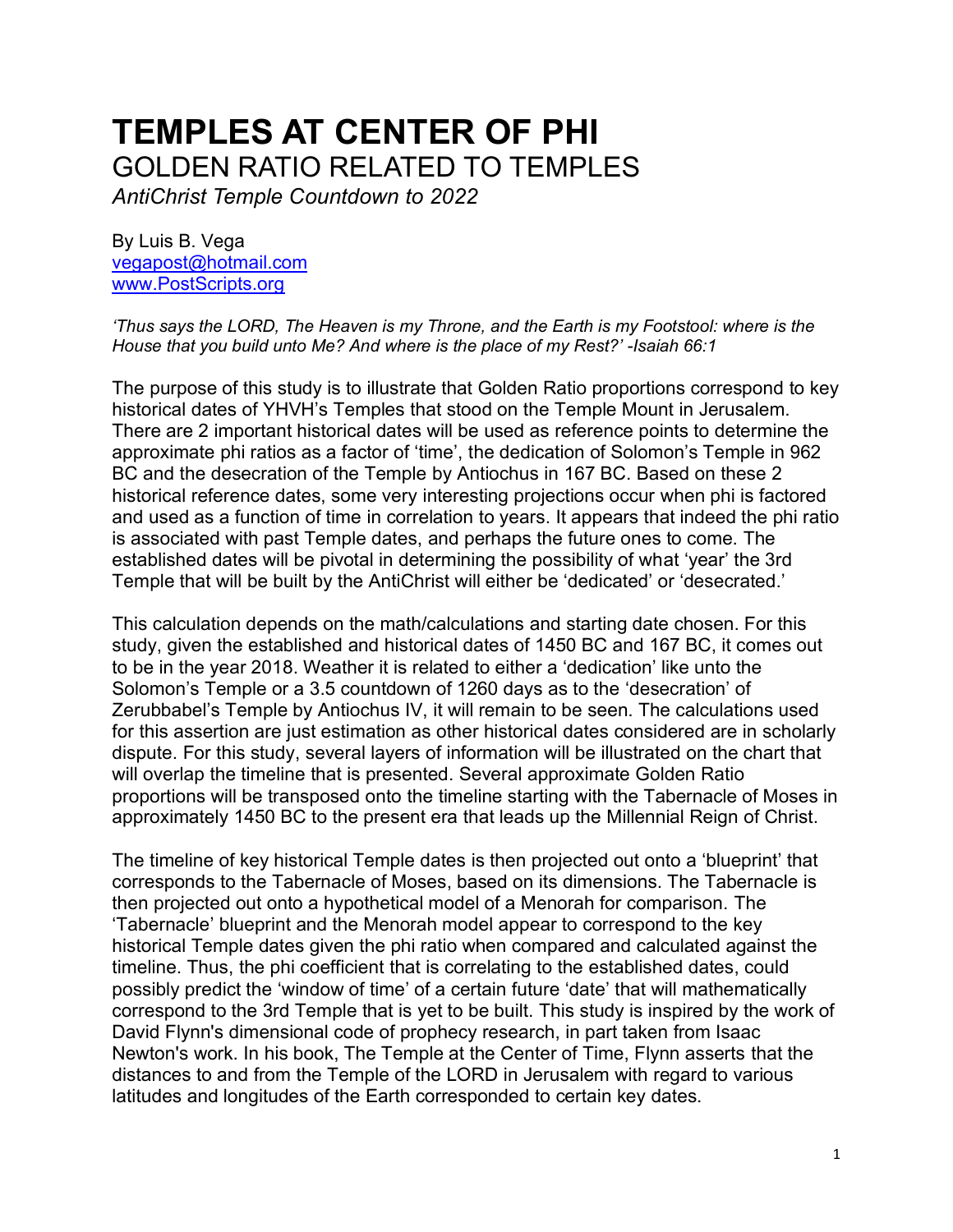## **Phi Factor of Time**

If the case is made that the distances from the Temple correlate to a dimension of 'time', then perhaps having certain key historical dates occur at specific times pertaining to the Temple of YHVH in Jerusalem on a 'timeline' is no mere coincidence. To reiterate, this study presents the theory that the main historical dates associated with the Temple of the LORD and the Temple Mount, as presented in the illustrated timeline, are in fact a mathematical function of phi. Thus, the Golden Ratio and a corresponding dimension of time related to its distance in terms of years.

These phi ratio calculations can potentially lend a clue as to when the 3rd Temple will be a factor of reality –given the timeline of historical and significant dates. If you incorporate the Golden Ratio as a factor of 'time' equal to distance in years, since the dedication of the Temple of Solomon in 962 BC, as presented by the research of David Flynn, you end up at the dates associated with. The following are some observations

*1) the 962 BC Solomon's Temple dedication that is related to 2) the 1450 BC Tabernacle of Moses that corresponds with 3) the 167 BC 2nd Temple desecration by Antiochus IV 4) the 167 BC 2nd Temple desecration by Antiochus IV is related to 5) the 1450 BC Tabernacle of Moses that is in proportion to 6) the 2018-19 future Anti-Christ Temple date that is yet to be desecrated 7) the 167 BC desecration of the Temple by Antiochus related with 8) the 688 AD Dome of the Rock beginning of construction to the 9) the 2018-19 Anti-Christ Temple date yet to be desecrated*

On a side note, from the *Tabernacle of Moses* in 1450 BC to the beginning of the construction of Solomon's Temple in 969 BC is roughly 480 years. The factor of 430 years was the exact number of years that was prophesized to Abraham of how long the Hebrews where to be in the land of Egypt. The following are some possible calculations related to the Temples.

*480 - 430 = 50 (A Pentecost Difference) with Φ calculations = 1.6180*

#### *The 1st Ratio*

*From Solomon's Temple Dedication 962 BC to Antiochus Desecration 167 BC: = 962 BC to 167 BC = 777 years, then 777 (minus 7 years to build Temple) = 770 years x 1.6118φ = 1245, then 777 + 1245 Years = 2022*

#### *The 2nd Ratio*

*If from Tabernacle of Moses 1450 BC to Antiochus Desecration of Temple 167 BC: = (1450 BC) + (167 BC) = 1238 years incorporating a factor of 777 years (962 BC to 167 BC = 777 Years) = 1238 + 777 year φ = 2015 + 7 years to construct = 2022*

*Dome of Rock construction in 688AD = 688AD x 1.618φ = 1113 years, then 1113 Years + 688AD + (167BC) = 1967/1968 (accounting for '0' Year) From Antiochus Desecration in 167 BC to Dome of Rock in 688AD = 855 855 Years x phi = Ratio of 1113 = 1967 (Temple Mount liberated in 6-Day War)*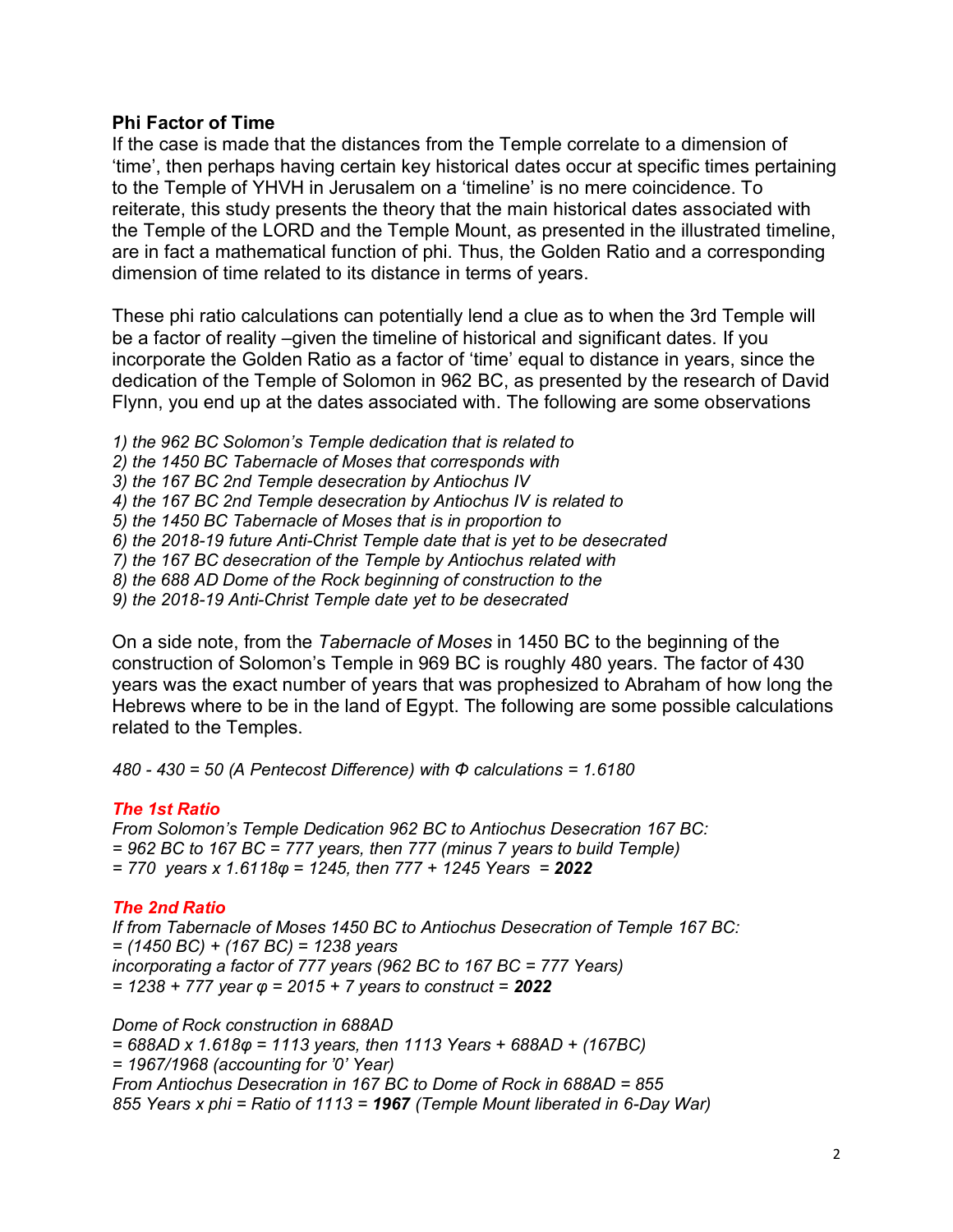# **Three Abomination of Desolations**

Since the Tabernacle of Moses in 1450 BC, the 2 subsequent physical Temples of YHVH in Jerusalem have been destroyed. Each Temple was destroyed on the same particular date, that being the 9th of Av. Moreover, the 2nd Temple, known as Zerubbabel's, was specifically desecrated in 167 BC by Antiochus IV. This was the 1st 'desecration'. Secondly, the Temple Mount is currently is in a state of 'desecration' due to the various Muslim mosques erected there. There still remains 1 desecration yet in the future to be fulfilled according to the book of Daniel. The blueprints given to Moses and King David of the Tabernacles and Temple mirror the true Temple of YHVH in Heaven. Each section denotes the composition of the Temples' functionality and was used in all of the known physical patterns given to Israel.

## *1) Past Desolation: In 167 BC*

*Antiochus IV was a shadow and type of the coming AntiChrist that is to desecrate the future 3rd Temple. If the calculations of the phi ratio are valid, then perhaps 2022 will involve some type of 'desecration.'* 

## *2) Present Desolation: Since 70 AD*

*We are currently living in the time of a 'Desolation' on the Temple Mount. Even though the Jewish Nation has been re-gathered, there is no 'physical Temple' of worship or a sacrificial system in place but a Muslim occupation of the Temple Mount.*

## *3) Future Desolation: 2022 AD?*

*The AntiChrist will allow the Sacrifices and the 3rd Temple to be rebuild but will 'desecrate' it at some 'midpoint' of time according to the Prophet Daniel. The AntiChrist will enter the Holy of Holies and sit on the physical representation of the Throne of YHVH, declaring himself to be*  'god'. Perhaps it will be on the very Ark of the Covenant that Moses built. Many speculate that *the Ark has been discovered but awaiting the Temple to house it. Regardless, it appears that 2022 will be a monumental year concerning the Temple Mount, if not the future 3rd Temple that is to be built.*

As the Bible states that the dimensions of the Tabernacle and Temples are a facsimile of the true Temple and Throne Room of God, perhaps it can also correlate to the dimensions expressed in 'time' by way of the phi ratio. When the hypothetical 'blueprint' of the Tabernacle of Moses from 1450 BC is projected out into the Timeline, the dimensions of the compartments are a factor of phi. Here is how the Tabernacle of Moses 'blue-print' factors out in phi ratio proportions on the timeline. The Tabernacle pattern is directly related to the following.

#### *1) Dedication of Solomon's Temple in 962BC.*

*2) The mid-section between the Menorah and Table of Bread in the Holies corresponds to the Dedication of the 2nd temple in ~515BC.*

*3) The Dome of the Rock date of 688AD lies between the Laver and Altar in the Inner Court. 4) The Inner and Outer Count* dividing line corresponds to the 3rd Temple & Return of Christ –approximately...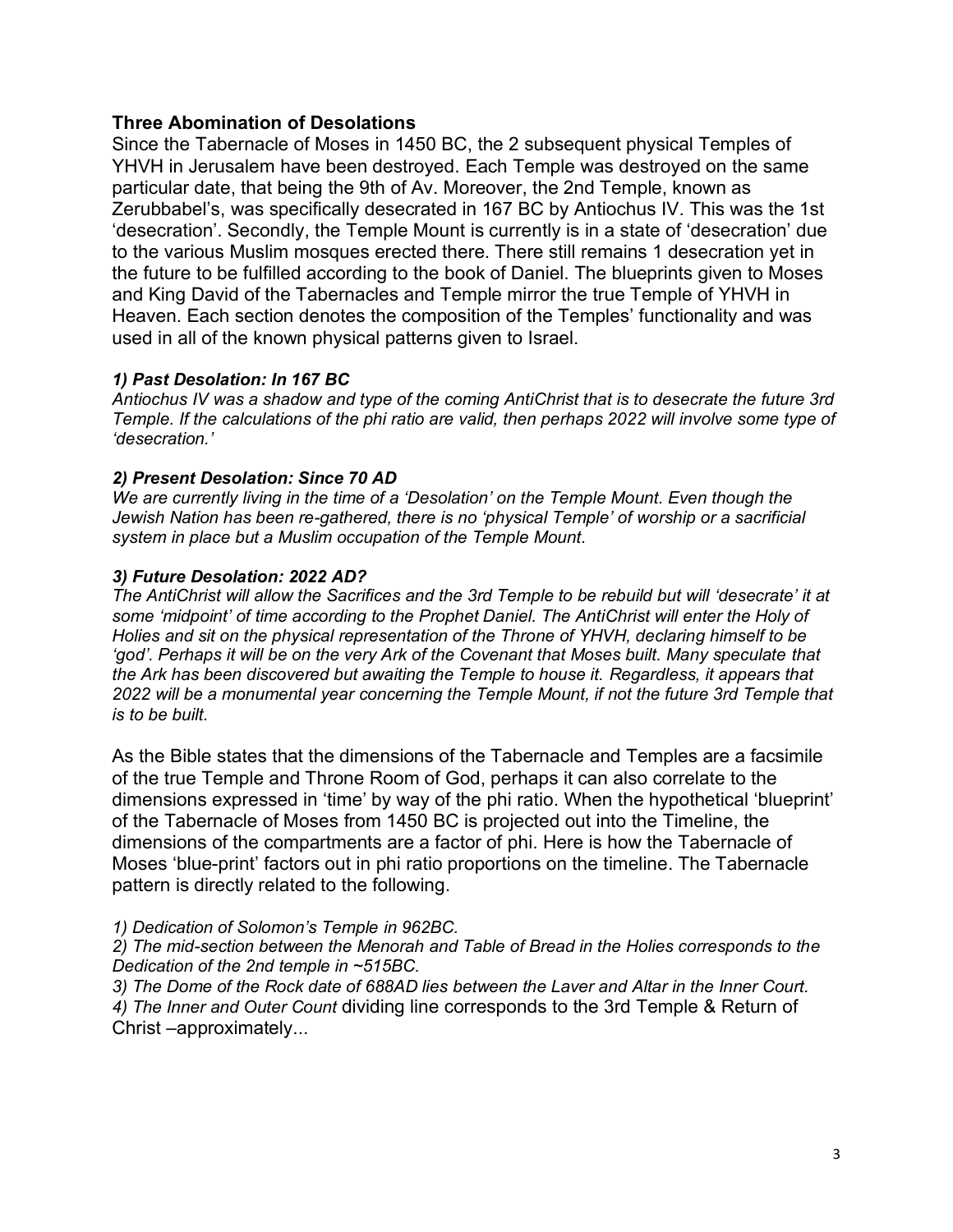#### **The Tabernacles of Time**

If the Tabernacle typology is consistent throughout the timeline presented, then the division between the Outer Court and the Inner Court would be when the 3rd Temple is to exist and Christ, 'The Rock' that shatters the Statue of Daniel is to return. At that time, Jesus will destroy the AntiChrist's Temple and earthly domain to set up His Millennial Reign. Jesus Christ will build Ezekiel's Temple at this time. The Tabernacle of Moses 'blueprint' is also projected down the chart to correspond with a hypothetical Menorah candlestick. This Menorah model holds, on its branches, the 7-structures that have and will be erected on the Temple Mount in Jerusalem.

The 'branches' of the Menorah seem to also correspond to the different times the Temples of YHVH have stood physically on the Temple Mount and have yet to. There is a total of 7 structures to be constructed starting from the Tabernacle of Moses, until Eternity Future occurs with the New Jerusalem Temple that is to come down from Heaven, literally. There is a total of 4 physical Temples that are to be built. There are 2 Temples to the left of the Menorah and 2 Temples yet to be built on the right side of the Menorah model. Under the Jewish stewardship since Moses, the 2 specific Temples erected have been the following.

*1) Solomon's Temple 2) Zerubbabel's Temple (late revamped by Herod & took on its name)*

*The physical Temples to yet be build are:*

*3) Anti-Christ's Temple 4) Ezekiel's Temple*

Some consider Herod's Temple as a separate count making a total of 5 physical Temples although it was just a remodeling project of the 2nd Temple. As the Tabernacle of Moses was not considered a permanent and physical Temple, it nonetheless functioned as the House of God with the exact proportions given by the LORD to Moses at Mt. Sinai. The Tabernacle of Moses on one end at the beginning is much like the ending with the New Jerusalem Temple that is to come down from Heaven to Earth as the book of Revelations describes.

Furthermore, the LORD's Temple is said to depict the dimensions of a 'man'. If this is the case, then the phi ratio applies to its dimensions as well. Even the LORD states metaphorically or not in Isaiah 66 that 'Heaven is His Throne and the Earth is His footstool.' This notion may have more tangible significance than possibly imagined. For illustration, the Menorah, in turn is linked to the cross-section of Solomon's Temple to illustrate the phi ratio of the human form. If one superimposes the 'Anthropomorphic Man' along with its Golden Ratio proportions onto Solomon's Temple, then the following appears to correspond.

*1) Holy of Holies = the Head 2) Holies = the Mid-Frame 3) Inner Court = the Legs*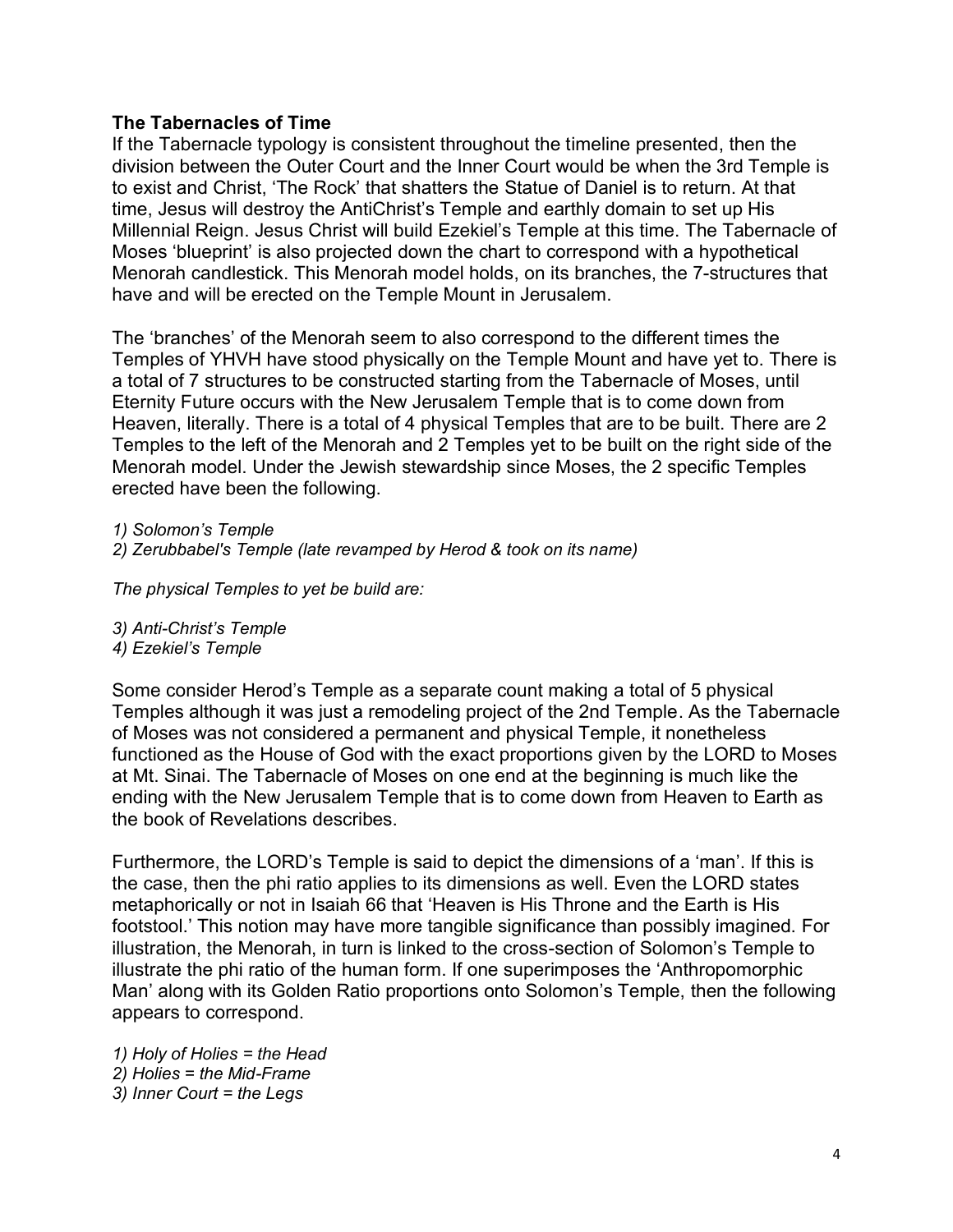# **Metallic Temples**

This study supposes that not only can one 'anthropomorphize' Solomon's Temple to get the proportions of prophetic time but also the corresponding caliber of the metals used such as Gold, Silver and Bronze for the Temple compartment. This allotment of proportion of the various Temples appear to thus also mimic the corresponding proportions and metals of the 'metallic man' the King Nebuchadnezzar had. With respect to Daniel's Statue, as interpreted from Nebuchadnezzar's dream, each metal is more valuable from the top and more malleable. The metals get harder and less valuable as they go down to the toes. Many studies have attributed each section of the Temple and type of metal used to correspond with the prophetic offices that Jesus Christ officiates over.

## *1) Outer Court - Bronze*

*Christ came as a Prophet preaching the Good News of redemption to the world first and executed judgment on Satan, Sin and Death.*

#### *2) Holies - Silver and Gold*

*Christ is currently in the Office and function of Priest redeeming and interceding on behalf of the Saints; preparing Mansions for His Bride and getting her ready.*

## *3) Holy of Holies - Gold*

*Christ will yet return to Earth to establish the Throne of David as King and be glorified. He will rule from Jerusalem in the Temple of Ezekiel for a 1000 years and then usher in the New Jerusalem Temple prepared for Eternity Future.*

As noted, the typology from the make-up of the Temple 'metals' gives also a correspondence to the statue of Nebuchadnezzar's dream. This Metallic Man describes the world empires or World Orders that would rule over Israel and the Temple Mount up until the return of Christ –as the Rock that shatters the statue at end of a 10-Toe Nation Confederation. Nebuchadnezzar's statue of the world empires dealing directly with the Temple and Israel also strikingly correlates to what some refer to as the 'Metal Messiah' body –if the Temple YHVH is anthropomorphized. For example, the book of Revelation does describe the glorified and risen LORD Jesus Christ with 'Feet of Bronze', and a Golden Sash around His waist, etc. If the typology of the hypothetical Menorah and Tabernacle 'blueprint' is consistent throughout the Temple timeline presented, the Center Stem of the hypothetical Menorah model corresponds to the 'Church Age.'

In this day and age, there is no physical Temple on the Temple Mount, because it is presently the 'Age of the Gentiles.' This current 'Age' currently constitutes a Spiritual Temple of YHVH. Scripture speaks of the Body of Christ and Temple of Christ, as well as Believers of Jesus Christ whose 'body' is the Temple of the Holy Spirit. At this present time, the Dome of the Rock occupies the Temple Mount portion that was and is considered by many to be the Outer Court which in Temple times was relegated to the Gentiles. The Dome of the Rock is not a Temple and does not occupy Holy of Holies site but Outer Court, given to the Gentiles. The Muslims were given administration of Temple Mount after the 1967 6-Day War by Moshe Dayan.